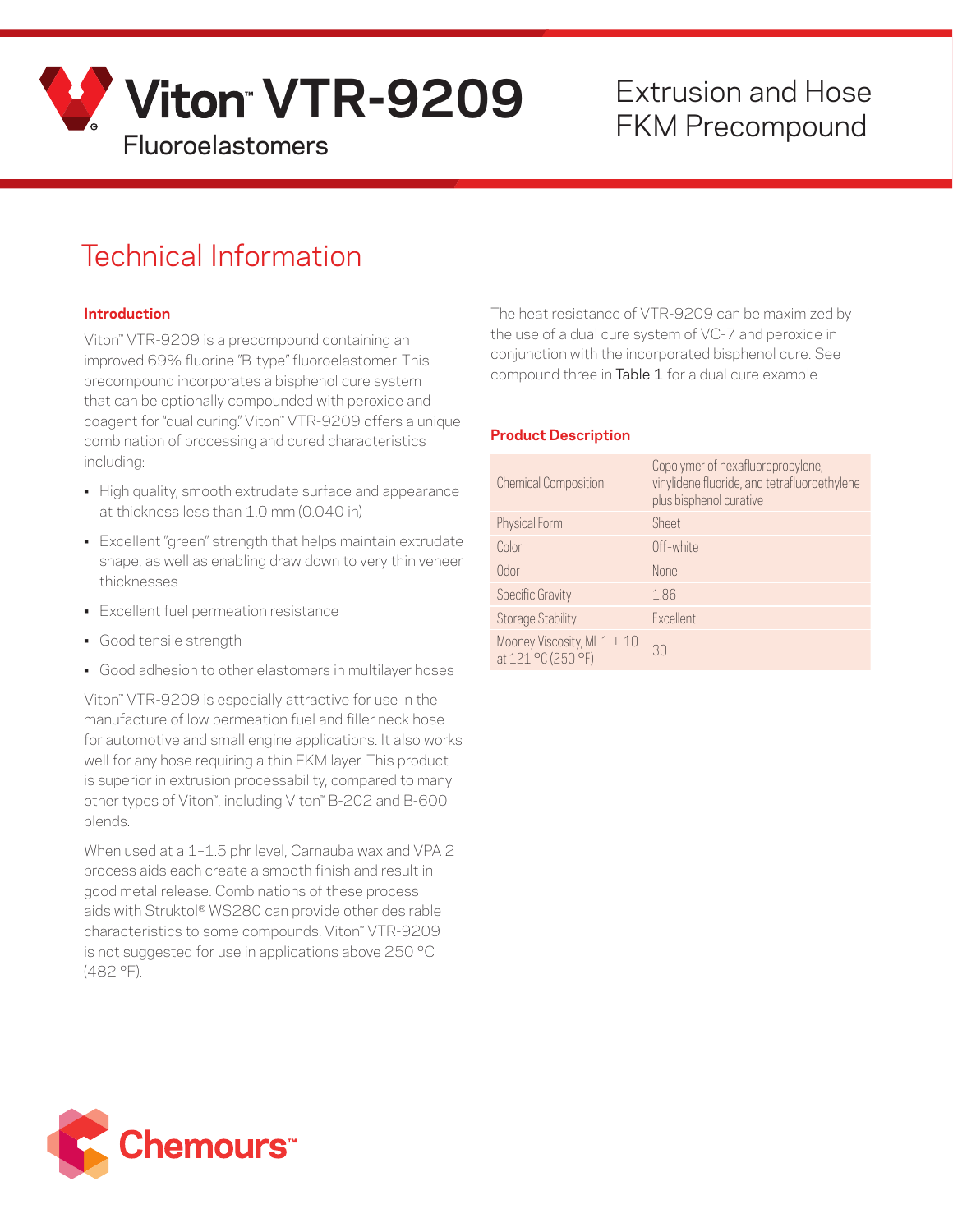#### **Table 1. Properties of Viton™ VTR-9209**

|                                                                                   | Viton <sup>~</sup><br><b>VTR-9209</b> | Viton <sup>"</sup><br><b>VTR-9209</b> | Viton <sup>"</sup><br><b>VTR-9209</b> |
|-----------------------------------------------------------------------------------|---------------------------------------|---------------------------------------|---------------------------------------|
|                                                                                   |                                       | High MgO                              | <b>Dual Cure</b>                      |
| Gum Mooney, ML 1 + 10 at 121 °C (250 °F)                                          | 30                                    |                                       |                                       |
| Viton" VTR-9209                                                                   | 100                                   | 100                                   | 100                                   |
| Elastomag <sup>®</sup> 170 (Mg0)                                                  | 3                                     | $6\,$                                 | 6                                     |
| MT Black (N-990)                                                                  | 30                                    | 30                                    | 30                                    |
| $Ca(OH)_2$ HP-XL                                                                  | $6\,$                                 | $\ensuremath{\mathsf{3}}$             | 3                                     |
| Viton" Curative No. 7 (VC-7)                                                      |                                       |                                       | 0.6                                   |
| Varox <sup>®</sup> DBPH-50                                                        |                                       |                                       | 0.6                                   |
| Total phr Lab                                                                     | 139                                   | 139                                   | 140.2                                 |
| Mooney Scorch at 121 °C (250 °F)                                                  |                                       |                                       |                                       |
| Minimum                                                                           | 32                                    | 27                                    | 26                                    |
| 2 Pt. Rise, min                                                                   | >30                                   | >30                                   | >30                                   |
| 5 Pt. Rise, min                                                                   |                                       |                                       |                                       |
| 10 Pt. Rise, min                                                                  |                                       |                                       |                                       |
| ODR at 162 °C (324 °F), 3° Arc, 100 Range, 30 Min Clock                           |                                       |                                       |                                       |
| M-L, dNm                                                                          | 13                                    | 11                                    | 10                                    |
| ts-2, min                                                                         | 3.2                                   | 3.3                                   | 3.0                                   |
| t'50, min                                                                         | 5.5                                   | 7.5                                   | 6.4                                   |
| t'90, min                                                                         | 6.3                                   | 8.5                                   | 13.6                                  |
| M-H, dNm                                                                          | 63                                    | 63                                    | 85                                    |
| MDR2000 at 177 °C (351 °F), 0.5° Arc, 100 Range, 12 Min Clock                     |                                       |                                       |                                       |
| M-L, dNm                                                                          | 1.5                                   | 1.3                                   | 1.3                                   |
| ts-2, min                                                                         | 1.3                                   | 1.6                                   | 1.3                                   |
| t'50, min                                                                         | 1.7                                   | 2.1                                   | 1.8                                   |
| t'90, min                                                                         | 2.3                                   | 3.0                                   | 2.8                                   |
| t'95, min                                                                         | 2.7                                   | 3.6                                   | 3.6                                   |
| M-H, dNm                                                                          | 17.1                                  | 16.7                                  | 18.9                                  |
| Physical Properties at RT-Original (Cured 30 min at 162 °C [324 °F]-No post-cure) |                                       |                                       |                                       |
| M-10, MPa                                                                         | 1.2                                   | $1.1\,$                               | 0.9                                   |
| M-25, MPa                                                                         | 1.9                                   | $1.7$                                 | 1.5                                   |
| M-100, MPa                                                                        | 3.5                                   | 3.5                                   | 4.2                                   |
| Tensile, MPa                                                                      | 7.9                                   | 8.3                                   | 8.8                                   |
| Elongation, %                                                                     | 359                                   | 368                                   | 245                                   |
| Hardness, A, pts                                                                  | 74                                    | 70                                    | 68                                    |
| Spec. Gravity                                                                     | 1.875                                 | 1.886                                 | 1.835                                 |

*continued*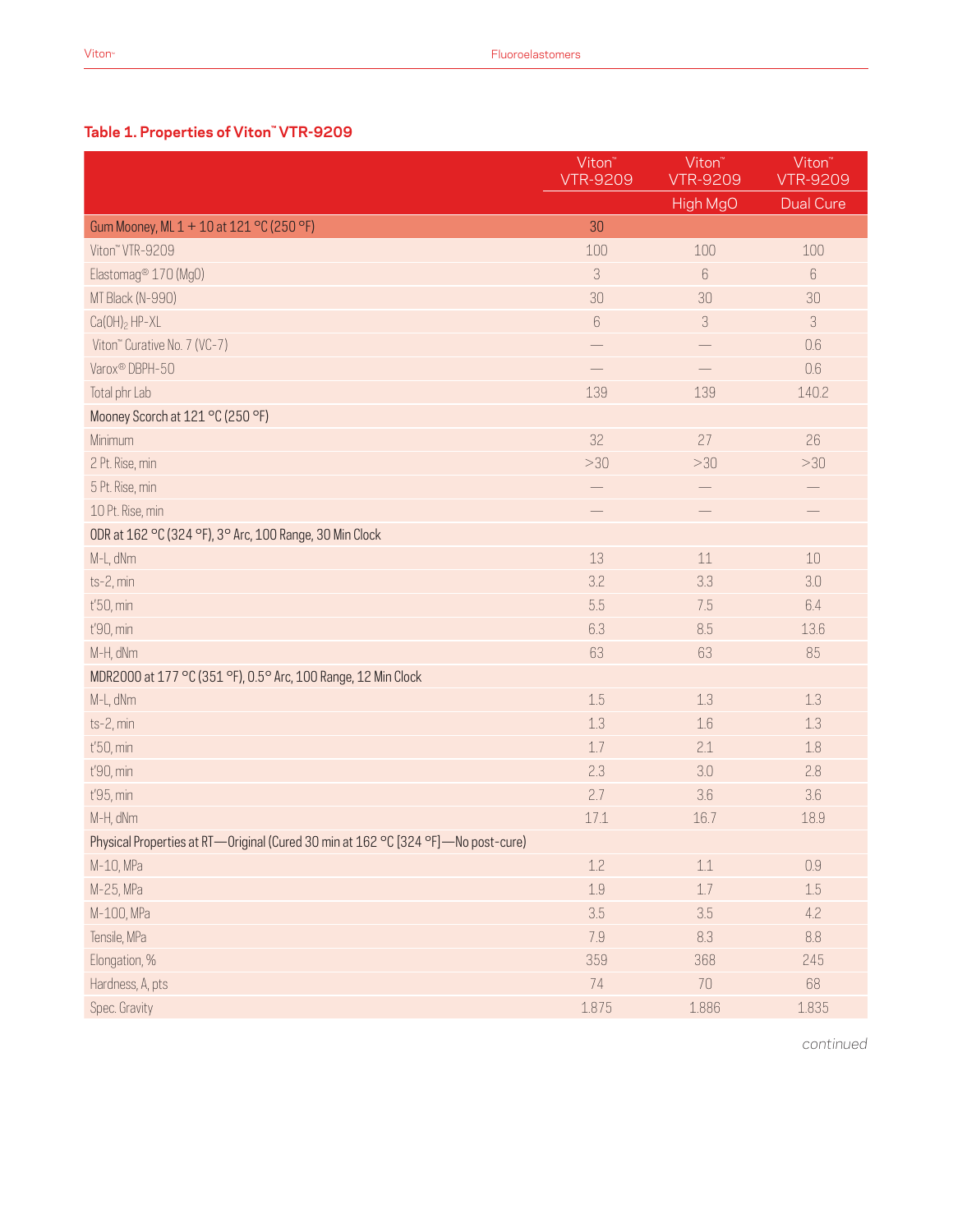### **Table 1. Properties of Viton™ VTR-9209 (continued)**

|                                                                                                                             | Viton <sup>"</sup><br><b>VTR-9209</b> | Viton <sup>"</sup><br><b>VTR-9209</b> | Viton <sup>"</sup><br><b>VTR-9209</b> |  |
|-----------------------------------------------------------------------------------------------------------------------------|---------------------------------------|---------------------------------------|---------------------------------------|--|
|                                                                                                                             |                                       | High MgO                              | <b>Dual Cure</b>                      |  |
| Gum Mooney, ML 1 + 10 at 121 °C (250 °F)                                                                                    | 30                                    |                                       |                                       |  |
| Physical Properties at RT—Original (Cured 30 min at 162 °C [324 °F]—16 hr post-cured at 232 °C [450 °F])                    |                                       |                                       |                                       |  |
| M-10, MPa                                                                                                                   | 1.5                                   | 1.2                                   | 1.7                                   |  |
| M-100, MPa                                                                                                                  | 4.7                                   | 4.4                                   | 6.8                                   |  |
| Tensile, MPa                                                                                                                | 11.0                                  | 11.8                                  | 12.1                                  |  |
| Elongation, %                                                                                                               | 260                                   | 255                                   | 175                                   |  |
| Hardness, A, pts                                                                                                            | 76                                    | 73                                    | 79                                    |  |
| Adhesion to Tie Gum—180° Peel (1.4 N/mm minimum needed to pass std. hose specs) to NBR722C (40 min at 162 °C [324 °F] cure) |                                       |                                       |                                       |  |
| Initial Peak, Median, N                                                                                                     | 138                                   | 143                                   | 96                                    |  |
| Median Bond, N/mm                                                                                                           | 5.4                                   | 5.3                                   | 3.1                                   |  |
| Mean Bond, N/mm                                                                                                             | 4.9                                   | 5.6                                   | 3.1                                   |  |
| Physical Properties at RT-Aged 168 hr at 23 °C (74 °F) in 90% Fuel C/10% Ethanol (CE-10)                                    |                                       |                                       |                                       |  |
| M-100, MPa                                                                                                                  | 2.5                                   | 2.6                                   | 2.9                                   |  |
| Tensile, MPa                                                                                                                | 7.3                                   | 7.8                                   | 7.3                                   |  |
| Elongation, %                                                                                                               | 403                                   | 421                                   | 296                                   |  |
| Hardness, A, pts                                                                                                            | 66                                    | 64                                    | 62                                    |  |
| Change in Physical Properties After 168 hr at 23 °C (74 °F) in 90% Fuel C/10% Ethanol (CE-10)                               |                                       |                                       |                                       |  |
| % Change, M100                                                                                                              | $-28%$                                | $-24%$                                | $-30%$                                |  |
| % Change, T-B                                                                                                               | $-8%$                                 | $-6%$                                 | $-17%$                                |  |
| % Change, E-B                                                                                                               | 12%                                   | 14%                                   | 21%                                   |  |
| Pts Change                                                                                                                  | $-8$                                  | $-6$                                  | $-6$                                  |  |
| Volume Increase, %                                                                                                          | 6.1                                   | 6.7                                   | 8.1                                   |  |
| Compression Set, Method B, Plied                                                                                            |                                       |                                       |                                       |  |
| No Post-Cure                                                                                                                |                                       |                                       |                                       |  |
| 70 hr at 70 °C (158 °F)                                                                                                     | 34                                    | 30                                    | 17                                    |  |
| 70 hr at 150 °C (302 °F)                                                                                                    | 80                                    | 70                                    | 60                                    |  |
| Post-Cured 16 hr at 232 °C (450 °F)                                                                                         |                                       |                                       |                                       |  |
| 70 hr at 150 °C (302 °F)                                                                                                    | 25                                    | 17                                    | 18                                    |  |
| 70 hr at 200 °C (392 °F)                                                                                                    | 33                                    | 31                                    | 35                                    |  |
| Fuel Immersions, % Volume Swell - 168 hr at 23 °C (74 °F) (No post-cure)                                                    |                                       |                                       |                                       |  |
| Fuel C                                                                                                                      | 3.0                                   | 3.4                                   | 3.7                                   |  |
| CM-15 Fuel                                                                                                                  | 14                                    | 14                                    | 14                                    |  |
| Fuel Permeation - ASTM E96 Thwing Albert Cup - 672 hr at 40 °C (104 °F) (No post-cure)                                      |                                       |                                       |                                       |  |
| CE-10, g-mm/m <sup>2</sup> /day                                                                                             | 33                                    | 33                                    | 44                                    |  |